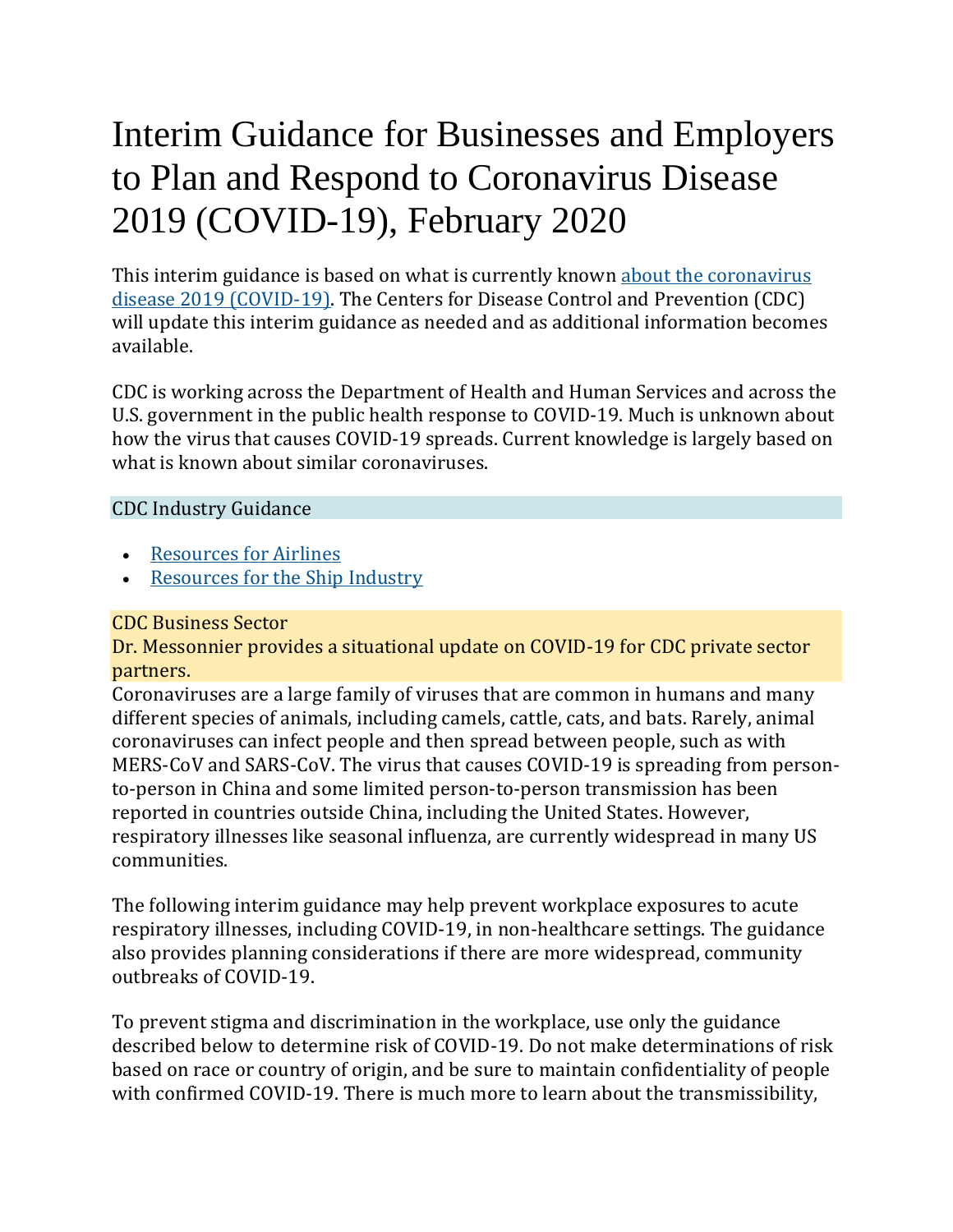severity, and other features of COVID-19 and investigations are ongoing. Updates are available on CDC's web page at [www.cdc.gov/coronavirus/covid19.](https://www.cdc.gov/coronavirus/2019-ncov/index.html)

### Recommended strategies for employers to use now:

### • **Actively encourage sick employees to stay home:**

- o Employees who have symptoms of acute respiratory illness are recommended to stay home and not come to work until they are free of fever (100.4° F [37.8° C] or greater using an oral thermometer), signs of a fever, and any other symptoms for at least 24 hours, without the use of fever-reducing or other symptom-altering medicines (e.g. cough suppressants). Employees should notify their supervisor and stay home if they are sick.
- o Ensure that your sick leave policies are flexible and consistent with public health guidance and that employees are aware of these policies.
- o Talk with companies that provide your business with contract or temporary employees about the importance of sick employees staying home and encourage them to develop non-punitive leave policies.
- o Do not require a healthcare provider's note for employees who are sick with acute respiratory illness to validate their illness or to return to work, as healthcare provider offices and medical facilities may be extremely busy and not able to provide such documentation in a timely way.
- o Employers should maintain flexible policies that permit employees to stay home to care for a sick family member. Employers should be aware that more employees may need to stay at home to care for sick children or other sick family members than is usual.

#### • **Separate sick employees:**

- o CDC recommends that employees who appear to have acute respiratory illness symptoms (i.e. cough, shortness of breath) upon arrival to work or become sick during the day should be separated from other employees and be sent home immediately. Sick employees should cover their noses and mouths with a tissue when coughing or sneezing (or an elbow or shoulder if no tissue is available).
- **Emphasize staying home when sick, respiratory etiquette and hand hygiene by all employees:** 
	- o Place posters that encourage [staying home when sick,](https://www.cdc.gov/nonpharmaceutical-interventions/tools-resources/educational-materials.html) [cough and sneeze](https://www.cdc.gov/healthywater/hygiene/etiquette/coughing_sneezing.html)  [etiquette,](https://www.cdc.gov/healthywater/hygiene/etiquette/coughing_sneezing.html) and [hand hygiene](https://www.cdc.gov/handwashing/materials.html) at the entrance to your workplace and in other workplace areas where they are likely to be seen.
	- o Provide tissues and no-touch disposal receptacles for use by employees.
	- o Instruct employees to clean their hands often with an alcohol-based hand sanitizer that contains at least 60-95% alcohol, or wash their hands with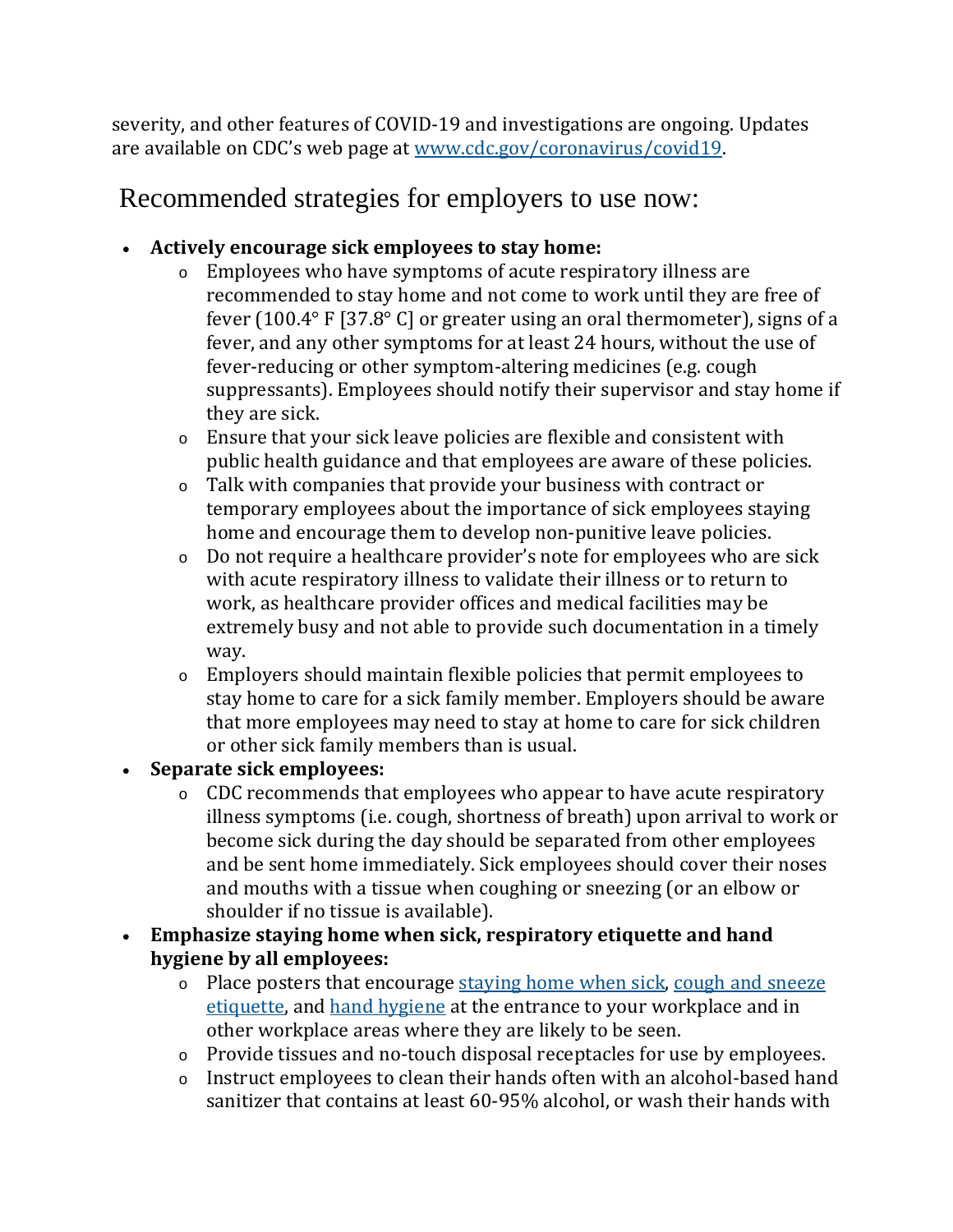soap and water for at least 20 seconds. Soap and water should be used preferentially if hands are visibly dirty.

- o Provide soap and water and alcohol-based hand rubs in the workplace. Ensure that adequate supplies are maintained. Place hand rubs in multiple locations or in conference rooms to encourage hand hygiene.
- o Visit the [coughing and sneezing etiquette a](http://www.cdc.gov/healthywater/hygiene/etiquette/coughing_sneezing.html)nd [clean hands webpage](https://www.cdc.gov/handwashing/index.html) for more information.
- **Perform routine environmental cleaning:**
	- o Routinely clean all frequently touched surfaces in the workplace, such as workstations, countertops, and doorknobs. Use the cleaning agents that are usually used in these areas and follow the directions on the label.
	- o No additional disinfection beyond routine cleaning is recommended at this time.
	- o Provide disposable wipes so that commonly used surfaces (for example, doorknobs, keyboards, remote controls, desks) can be wiped down by employees before each use.
- **Advise employees before traveling to take certain steps:**
	- o Check the [CDC's Traveler's Health Notices](http://www.cdc.gov/travel) for the latest guidance and recommendations for each country to which you will travel. Specific travel information for travelers going to and returning from China, and information for aircrew, can be found at on th[e CDC website.](https://www.cdc.gov/coronavirus/2019-ncov/travelers/index.html)
	- o Advise employees to check themselves for symptoms of [acute respiratory](https://www.cdc.gov/coronavirus/2019-ncov/about/symptoms.html)  [illness](https://www.cdc.gov/coronavirus/2019-ncov/about/symptoms.html) before starting travel and notify their supervisor and stay home if they are sick.
	- o Ensure employees who become sick while traveling or on temporary assignment understand that they should notify their supervisor and should promptly call a healthcare provider for advice if needed.
	- o If outside the United States, sick employees should follow your company's policy for obtaining medical care or contact a healthcare provider or overseas medical assistance company to assist them with finding an appropriate healthcare provider in that country. A U.S. consular officer can help locate healthcare services. However, U.S. embassies, consulates, and military facilities do not have the legal authority, capability, and resources to evacuate or give medicines, vaccines, or medical care to private U.S. citizens overseas.
- **Additional Measures in Response to Currently Occurring Sporadic Importations of the COVID-19:**
	- o Employees who are well but who have a sick family member at home with COVID-19 should notify their supervisor and refer to CDC guidance for [how to conduct a risk assessment](https://www.cdc.gov/coronavirus/2019-ncov/php/risk-assessment.html) of their potential exposure.
	- o If an employee is confirmed to have COVID-19, employers should inform fellow employees of their possible exposure to COVID-19 in the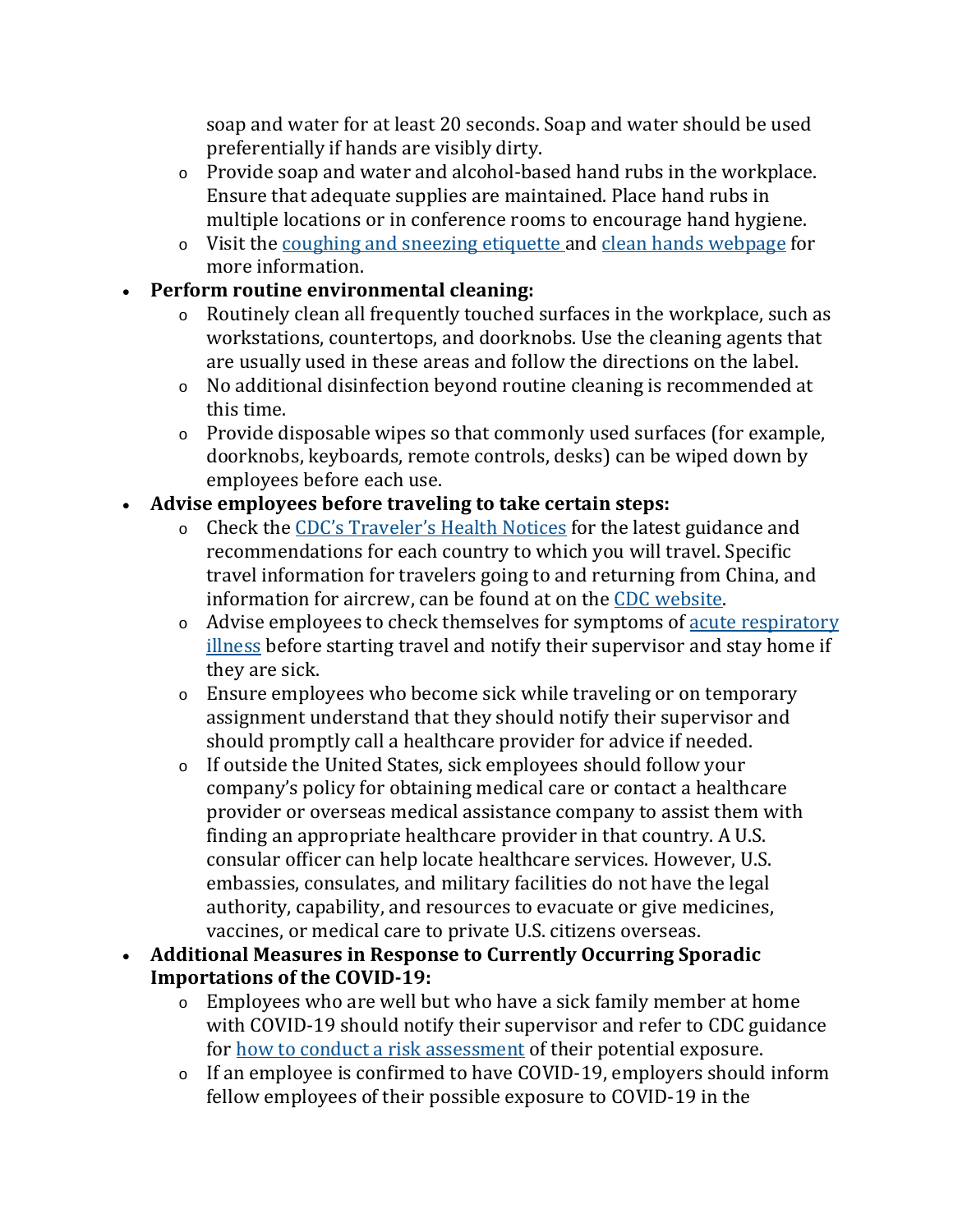workplace but maintain confidentiality as required by the Americans with Disabilities Act (ADA). Employees exposed to a co-worker with confirmed COVID-19 should refer to CDC guidance for [how to conduct a](https://www.cdc.gov/coronavirus/2019-ncov/php/risk-assessment.html)  [risk assessment](https://www.cdc.gov/coronavirus/2019-ncov/php/risk-assessment.html) of their potential exposure.

# Planning for a Possible COVID-19 Outbreak in the US

The severity of illness or how many people will fall ill from COVID-19 is unknown at this time. If there is evidence of a COVID-19 outbreak in the U.S., employers should plan to be able to respond in a flexible way to varying levels of severity and be prepared to refine their business response plans as needed. For the general American public, such as workers in non-healthcare settings and where it is unlikely that work tasks create an increased risk of exposures to COVID-19, the immediate health risk from COVID-19 is considered low. The CDC and its partners will continue to monitor national and international data on the severity of illness caused by COVID-19, will disseminate the results of these ongoing surveillance assessments, and will make additional recommendations as needed.

#### Planning Considerations

•

All employers need to consider how best to decrease the spread of acute respiratory illness and lower the impact of COVID-19 in their workplace in the event of an outbreak in the US. They should identify and communicate their objectives, which may include one or more of the following: (a) reducing transmission among staff, (b) protecting people who are at higher risk for adverse health complications, (c) maintaining business operations, and (d) minimizing adverse effects on other entities in their supply chains. Some of the key considerations when making decisions on appropriate responses are:

- Disease severity (i.e., number of people who are sick, hospitalization and death rates) in the community where the business is located;
- Impact of disease on employees that are vulnerable and may be at higher risk for COVID-19 adverse health complications. Inform employees that some people may be at higher risk for severe illness, such as older adults and those with chronic medical conditions.
- Prepare for possible increased numbers of employee absences due to illness in employees and their family members, dismissals of early childhood programs and K-12 schools due to high levels of absenteeism or illness: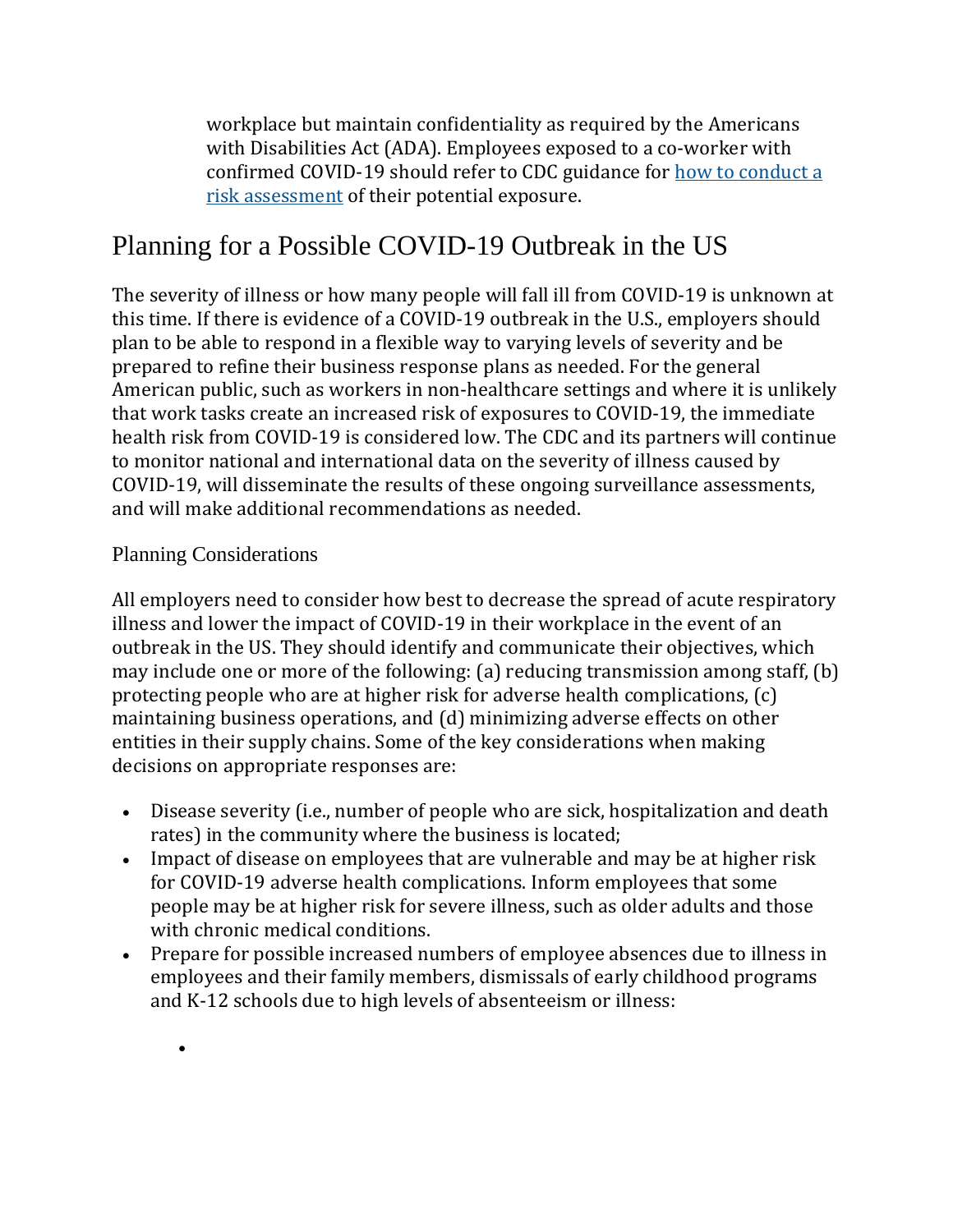- o Employers should plan to monitor and respond to absenteeism at the workplace. Implement plans to continue your essential business functions in case you experience higher than usual absenteeism.
- o Cross-train personnel to perform essential functions so that the workplace is able to operate even if key staff members are absent.
- o Assess your essential functions and the reliance that others and the community have on your services or products. Be prepared to change your business practices if needed to maintain critical operations (e.g., identify alternative suppliers, prioritize customers, or temporarily suspend some of your operations if needed).
- Employers with more than one business location are encouraged to provide local managers with the authority to take appropriate actions outlined in their business infectious disease outbreak response plan based on the condition in each locality.
- Coordination with [stateexternal](https://www.cste.org/page/EpiOnCall) icon and [localexternal](https://www.naccho.org/membership/lhd-directory) icon health officials is strongly encouraged for all businesses so that timely and accurate information can guide appropriate responses in each location where their operations reside. Since the intensity of an outbreak may differ according to geographic location, local health officials will be issuing guidance specific to their communities.

# Important Considerations for Creating an Infectious Disease Outbreak Response Plan

All employers should be ready to implement strategies to protect their workforce from COVID-19 while ensuring continuity of operations. During a COVID-19 outbreak, all sick employees should stay home and away from the workplace, respiratory etiquette and hand hygiene should be encouraged, and routine cleaning of commonly touched surfaces should be performed regularly.

Employers should:

- Ensure the plan is flexible and involve your employees in developing and reviewing your plan.
- Conduct a focused discussion or exercise using your plan, to find out ahead of time whether the plan has gaps or problems that need to be corrected.
- Share your plan with employees and explain what human resources policies, workplace and leave flexibilities, and pay and benefits will be available to them.
- Share best practices with other businesses in your communities (especially those in your supply chain), chambers of commerce, and associations to improve community response efforts.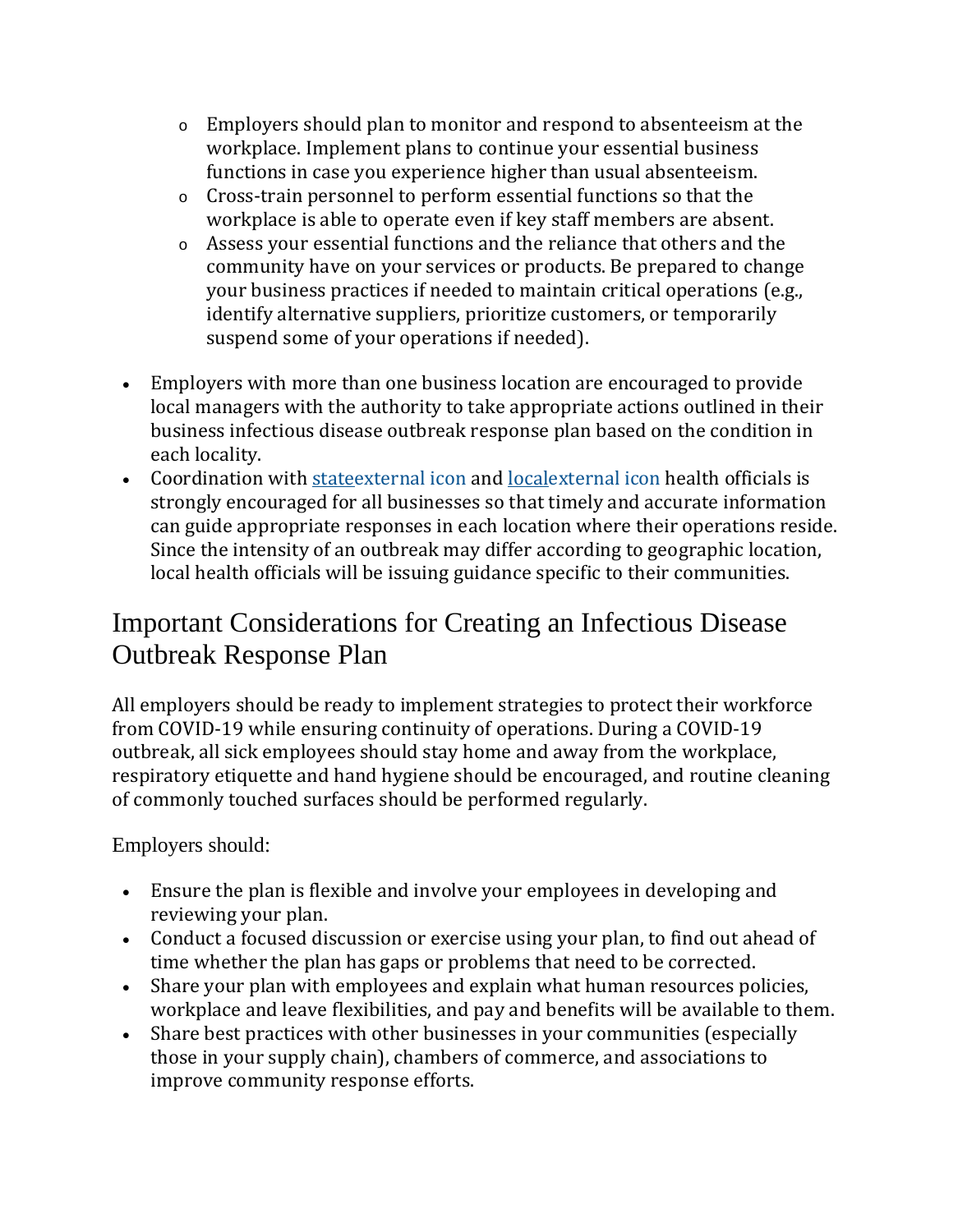Recommendations for an Infectious Disease Outbreak Response Plan:

- Identify possible work-related exposure and health risks to your employees. OSHA has more information on how to [protect workers from potential](https://www.osha.gov/SLTC/novel_coronavirus/index.html)  [exposuresexternal](https://www.osha.gov/SLTC/novel_coronavirus/index.html) icon to COVID-19.
- Review human resources policies to make sure that policies and practices are consistent with public health recommendations and are consistent with existing state and federal workplace laws (for more information on employer responsibilities, visit the [Department of Labor'sexternal](http://www.dol.gov/) icon and the [Equal](http://www.eeoc.gov/)  [Employment Opportunity Commission'sexternal](http://www.eeoc.gov/) icon websites).
- Explore whether you can establish policies and practices, such as flexible worksites (e.g., telecommuting) and flexible work hours (e.g., staggered shifts), to increase the physical distance among employees and between employees and others if state and local health authorities recommend the use of social distancing strategies. For employees who are able to telework, supervisors should encourage employees to telework instead of coming into the workplace until symptoms are completely resolved. Ensure that you have the information technology and infrastructure needed to support multiple employees who may be able to work from home.
- Identify essential business functions, essential jobs or roles, and critical elements within your supply chains (e.g., raw materials, suppliers, subcontractor services/products, and logistics) required to maintain business operations. Plan for how your business will operate if there is increasing absenteeism or these supply chains are interrupted.
- Set up authorities, triggers, and procedures for activating and terminating the company's infectious disease outbreak response plan, altering business operations (e.g., possibly changing or closing operations in affected areas), and transferring business knowledge to key employees. Work closely with your local health officials to identify these triggers.
- Plan to minimize exposure between employees and also between employees and the public, if public health officials call for social distancing.
- Establish a process to communicate information to employees and business partners on your infectious disease outbreak response plans and latest COVID-19 information. Anticipate employee fear, anxiety, rumors, and misinformation, and plan communications accordingly.
- In some communities, early childhood programs and K-12 schools may be dismissed, particularly if COVID-19 worsens. Determine how you will operate if absenteeism spikes from increases in sick employees, those who stay home to care for sick family members, and those who must stay home to watch their children if dismissed from school. Businesses and other employers should prepare to institute flexible workplace and leave policies for these employees.